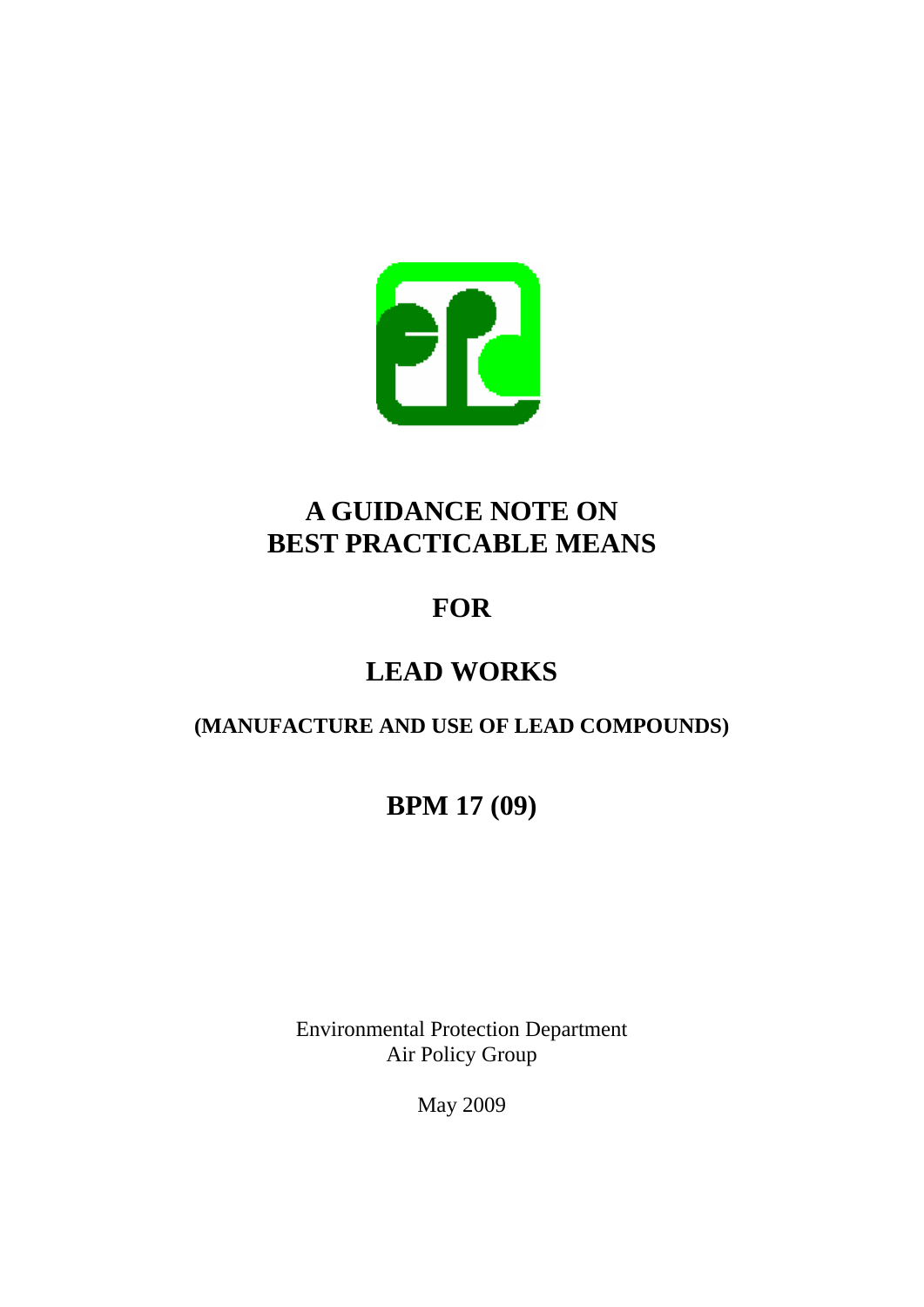## **1. INTRODUCTION**

- 1.1 This Note is one of a series issued by the Environmental Protection Department to provide guidance on air pollution management for processes specified under Part IV of the Air Pollution Control Ordinance (the Ordinance). It also serves as a guide for the assessment of an application for Specified Process licence under the Ordinance.
- 1.2 It should be understood that this Note sets out the basic requirements for the applicant to provide and maintain the best practicable means for the prevention of emission of air pollutants. The applicant should recognize that whether a licence is granted or refused, and on what conditions, will depend on all the circumstances of an individual application besides the requirements set out in this Note. The Authority may devise specific requirements for individual facility carrying out the specified process.
- 1.3 This Note covers processes in which lead compounds are manufactured or used, which comes within the specified process "Lead Works" described in Schedule 1 to the Ordinance as:

"Works of the following kinds in which−

- (a) by application of heat-
	- (i) lead is extracted or recovered from any material containing lead or its compounds; or
	- (ii) lead is refined; or
	- (iii) lead is applied as a surface coating to other metals by spraying; or
- (b) compounds of lead are manufactured, extracted, recovered or used in processes which give rise to particulates emission, excluding the manufacture of electric accumulators and the application of glazes or vitreous enamels; or
- (c) organic lead compounds are made."

They do not cover other processes which are also described as Lead Works under the Ordinance.

## **2. EMISSION LIMITS**

- 2.1 All emissions to air, other than steam or water vapour, shall be colourless, free from persistent mist or fume, and free from droplets.
- 2.2 Emissions from the specified process and associated processes covered by this Note shall not:
	- (a) exceed the concentration limits set out in Annex I.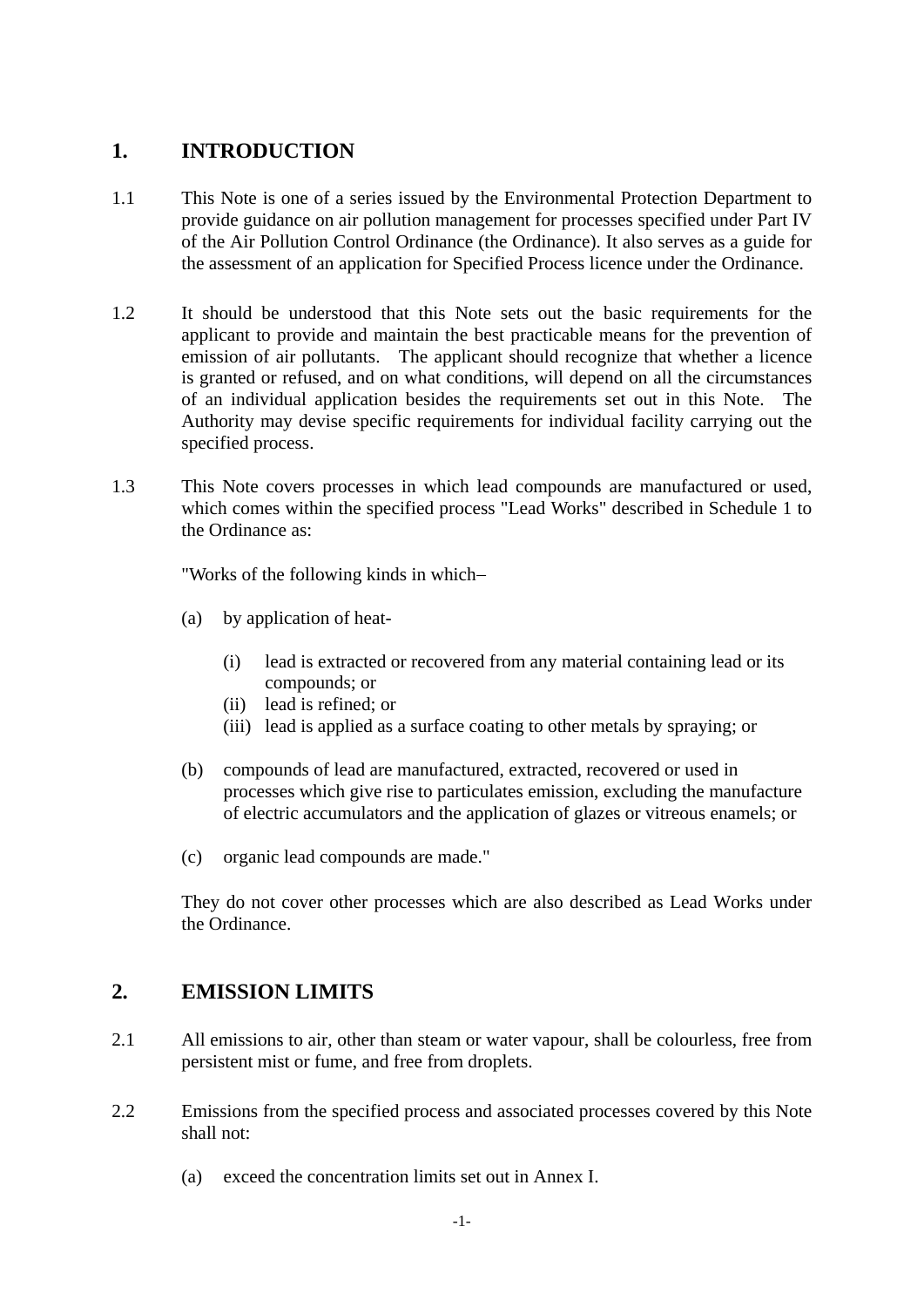(b) appear to be as dark as or darker than Shade 1 on the Ringelmann Chart when compared in the appropriate manner with the Ringelmann Chart or an approved device.

## **3. FUEL RESTRICTION**

3.1 All fuels to be used shall comply with the Air Pollution Control (Fuel Restriction) Regulations in force.

### **4. CONTROL OF EMISSIONS**

- 4.1 Emission of air pollutants shall be minimized to prevent:
	- (a) harm to the environment, adverse effects to human health, or creation of any nuisance situation;
	- (b) threatening the attainment or maintenance of the relevant air quality objectives;
	- (c) giving rise to an objectionable odour noticeable outside the premises where the process is carried out; and
	- (d) imposing undue constraint on the existing and future development or land use.
- 4.2 To satisfy the emission limits set out in Section 2 of this Note, prevention or reduction of emissions at source is the choice. Where the emission cannot be prevented or reduced at source to a sufficient extent to meet these requirements, air pollution control equipment shall be provided.
- 4.3 Clean energy sources and fuels which have proven benefits to reduce air pollution shall be used whenever possible in relevant specified process and associated operations. The use of electricity or gaseous fuel for process heating is recommended.
- 4.4 Properly designed operation process shall be installed and operated to contain and treat process emissions including, but not be limited to, particulates, fumes and odours. Relevant emissions shall be adequately collected by local exhaust, and vented to suitable abatement plant for treatment, meeting the specified emission limits set out in Section 2 of this Note, before being discharged to the atmosphere.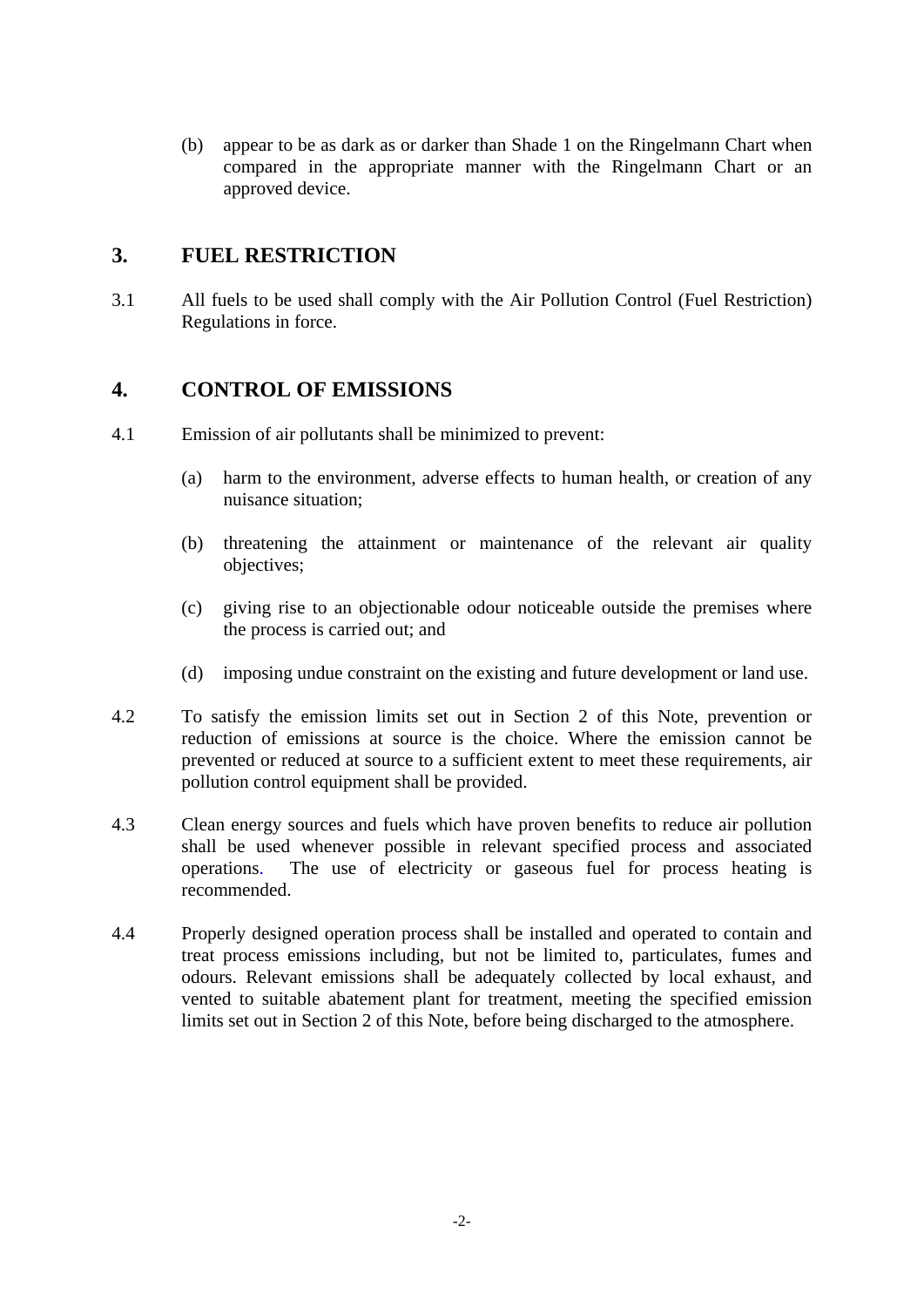4.5 Furnace(s) and process heat generation plant(s) shall be of adequate design for efficient energy application and transfer as well as minimizing releases to air. Combustion plant(s) shall be of low pollution design and equipped with advanced process control technology to ensure good combustion and reduce air emissions. For controlling NOx emission from combustion processes, the use of primary reduction techniques such as low-NOx technology in process operation is in preference to secondary treatment techniques.

#### Design of chimney

- 4.6 Chimney includes structures and openings of any kind, including vents and process exhausts, from or through which air pollutants generated from combustion, melting and/or other manufacturing process may be emitted.
- 4.7 The design of chimney is to be determined by mathematical or physical dispersion modelling techniques acceptable to the Authority. The aims are to ensure the objectives listed in paragraph 4.1 are observed and followed through.
- 4.8 In any case, the design of chimney shall at least satisfy the following conditions:
	- (a) Chimney height
		- (i) For combustion process, the final chimney height shall be agreed with the Authority and in any case, it shall be at least 3 metres above the roof top of the building to which it is attached or 8 metres above ground level, whichever is the greater. In addition, suitable adjustment shall be made to take into account of local meteorology, local topography and background emissions.
		- (ii) For non-combustion process, the same guideline shall be observed as far as practicable and in any case, it shall be at least 3 metres above the roof top of the building to which it is attached.
	- (b) Efflux velocity

The efflux velocity of the chimney shall not be less than 15 m/s at full load condition. Where a wet method of arrestment is used, the linear velocity within the chimney shall not exceed 9 m/s to avoid entrainment of droplets from chimney surface into the gas stream.

(c) Exit temperature

For combustion process, the flue gas exit temperature shall not be less than the acid dew point, and in any case, not less than  $80^{\circ}$ C.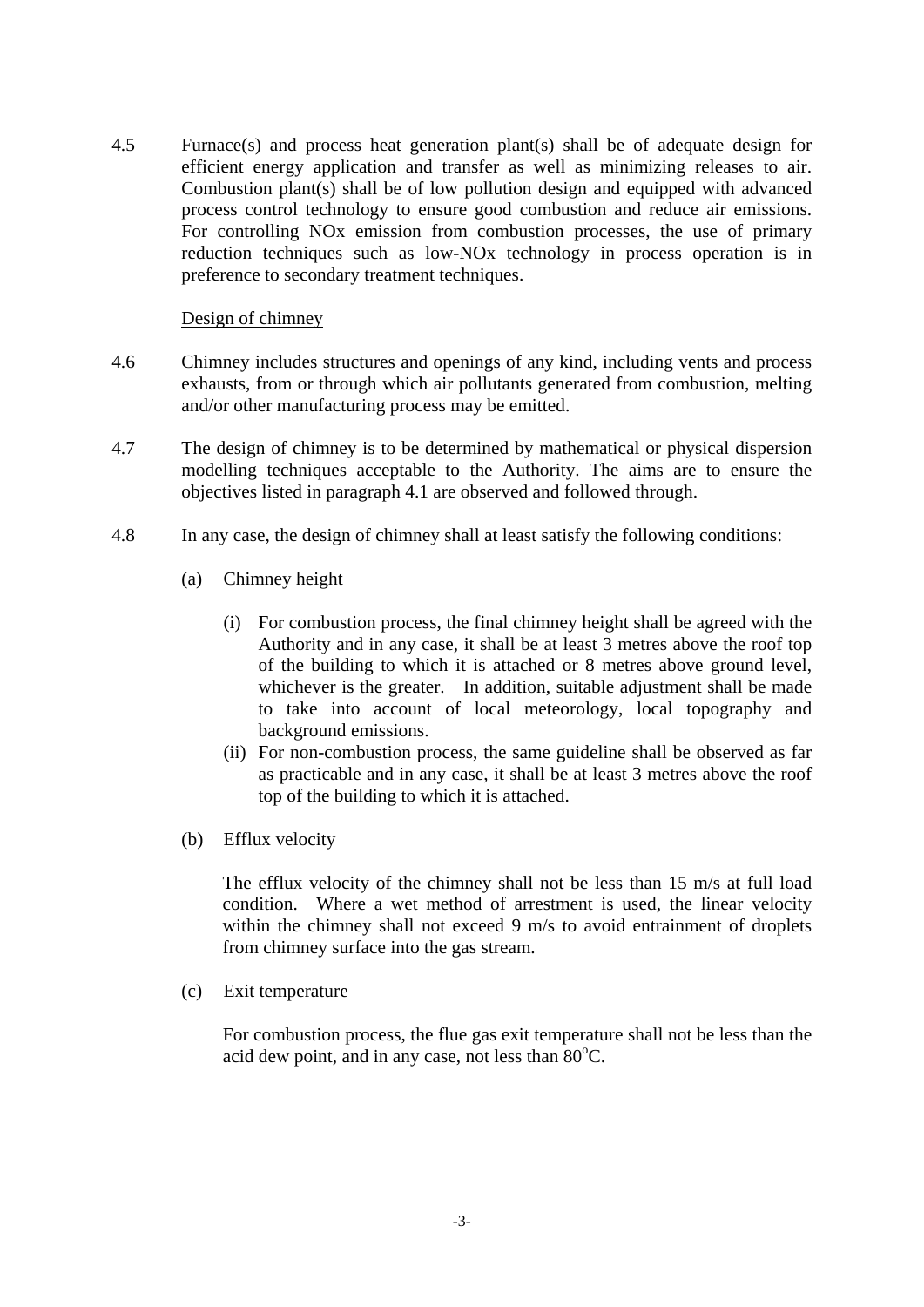(d) Mode of discharge

Releases to air from chimney shall be directed vertically upwards and not restricted or deflected by the use of, for example, plates, caps or cowls.

Where practicable, hot emissions should take place from the minimum number of chimneys and multiplicity of discharge points should be avoided in order to obtain maximum thermal buoyancy.

Chimney for release of hot emissions shall, wherever possible, be insulated. The insulation materials shall be free of asbestos.

#### 4.9 Other auxiliary operations

- (a) For auxiliary operations including drawing of solder wire, preparing or handling flux material such as rosin and any other process that may generate air pollutants, suitable control measures shall be provided to minimize the air pollutant emissions to air.
- (b) In particular, for any process which would generate particulate emissions, the particulates generated shall be collected and vented to an arrestment plant meeting the emission limit stipulated in Section 2 of this Note.

### **5. FUGITIVE EMISSION CONTROL**

#### 5.1 Boundary ambient standards

- (a) The 24-hour ambient levels of suspended particulates shall not exceed the relevant Hong Kong Air Quality Objectives.
- $(b)$  Lead:  $1.5\mu\text{g/m}^3$  (3-month average)
- (c) Odour: 2 odour units

*(Note: An odour unit is the measuring unit of odour level and analogous to pollutant concentration. In this context, the odour level is defined as the ratio of the volume which the sample would occupy when diluted with air to the odour threshold, to the volume of the sample. In other words, one odour unit is the concentration of the odorant which just induces an odour sensation.)*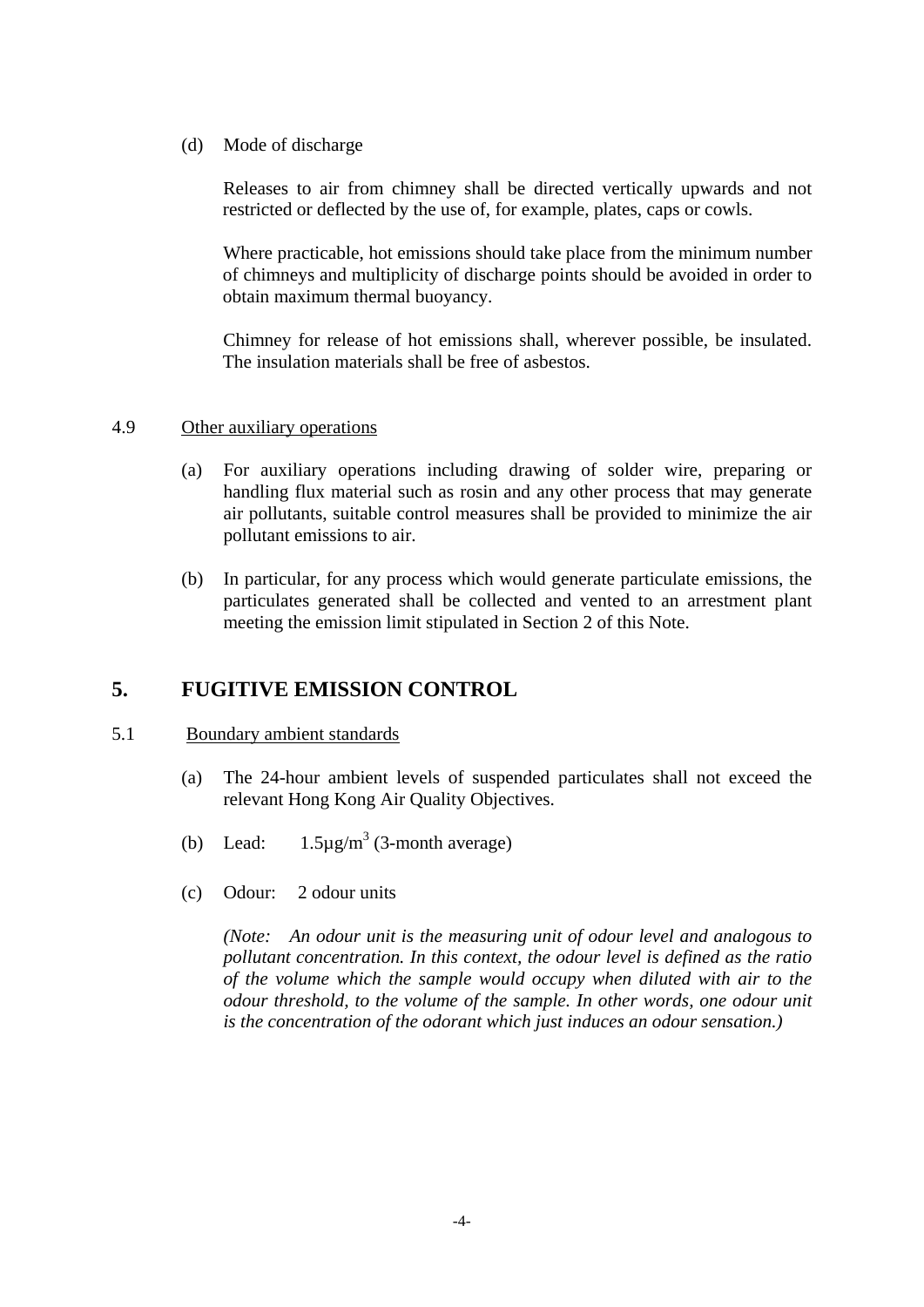#### 5.2 Engineering design/technical requirements

To be agreed with the Authority. As a general guideline, the loading, unloading, handling and storage of fuel, raw materials, products, wastes or by-products shall be carried out in a manner acceptable to the Authority so as to prevent the release of:

- (a) visible dust emissions; and/or
- (b) emissions of organic vapours; and/or
- (c) other noxious or offensive emissions.
- 5.3 Without prejudice to the generality of the above requirements, the following control measures shall be implemented:
	- (a) Dusty materials, or potentially dusty materials, for example, powder additives shall be stored and handled in such a manner as to minimize resultant fugitive dust emission.
	- (b) All residues produced, including those produced by arrestment plant, shall be handled and stored in a manner which could minimize emissions to air.
	- (c) Air pollutant emissions from melting or holding furnaces and other process equipment shall be adequately contained to prevent fugitive emissions. The emissions shall be vented to suitable arrestment plant, where necessary, meeting the emission limits stipulated in Section 2 of this Note.

### **6. MATERIAL RESTRICTION**

6.1 Materials charged to melting furnace shall be clean, uncontaminated by grease or non-metallic matters unless the furnace is either designed or fitted with equipment for controlling air emissions to the satisfaction of the Authority.

## **7. OPERATION AND MAINTENANCE**

- 7.1 Best Practicable Means requirements include the proper operation and maintenance of equipment, its supervision when in use and the training and supervision of qualified staff. Specific operation and maintenance requirements may be specified for individual equipment.
- 7.2 All control and monitoring equipment shall be operational and functioning properly when the plant or other associated processes are in operation.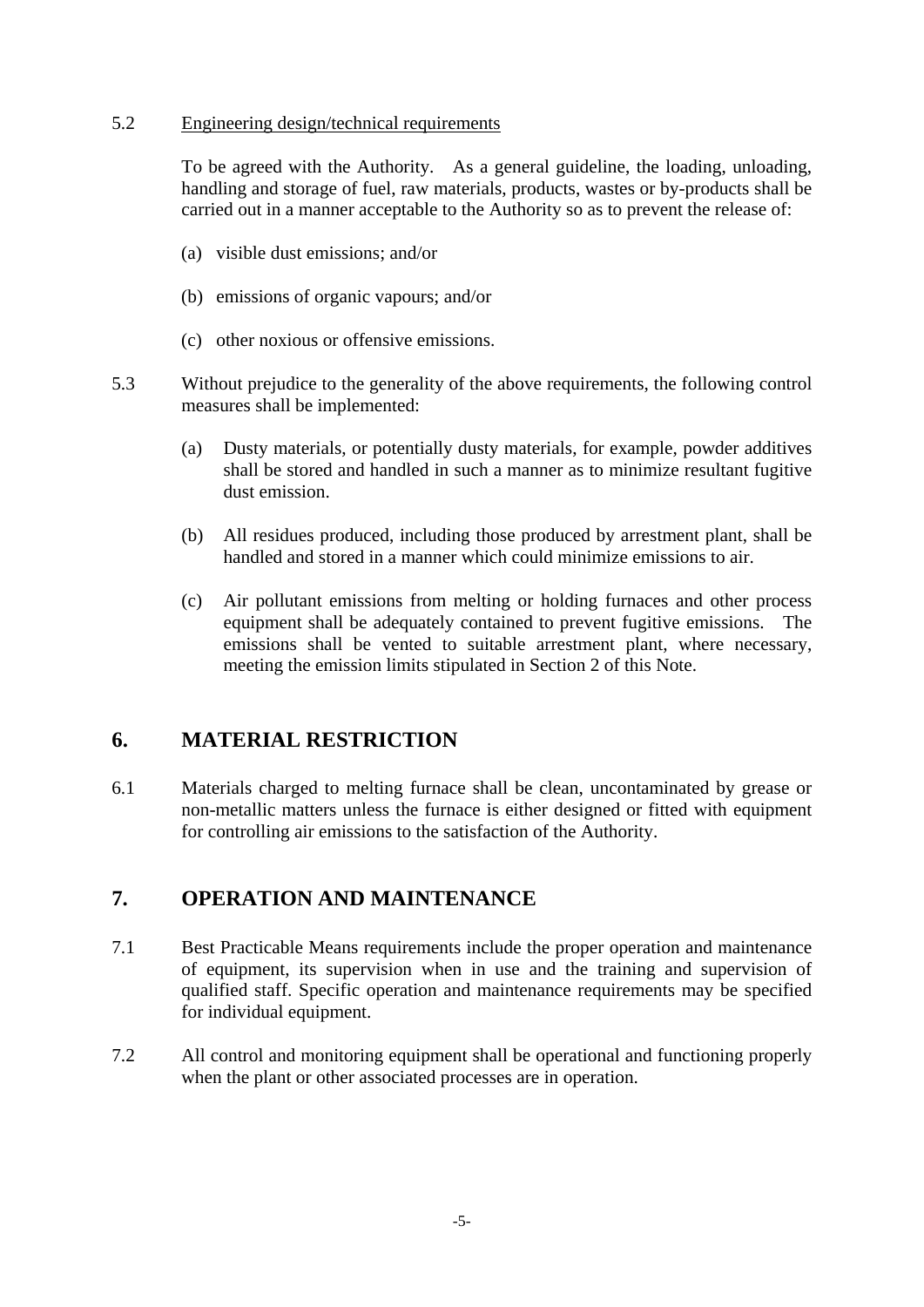- 7.3 Operating staff shall be properly trained in their duties relating to control of the process and emissions to air. Particular emphasis shall be given to training for start-up, shut down and abnormal conditions.
- using the defective plant) shall be taken to minimize the abnormal emission. 7.4 In case of malfunctioning and breakdown of the process or air pollution control equipment which would cause exceedance of the emission limits or breaches of other air pollution control requirements, the incident shall be reported to the Authority without delay. Moreover, all practicable means (including refraining from

### **8. MONITORING REQUIREMENTS**

- 8.1 Necessary monitoring equipment and techniques, agreeable to the Authority, shall be provided and used to demonstrate that the process is properly operated and the emissions can be minimized to meet the air pollution control requirements. The scope, manner and frequency of the monitoring shall be sufficient for this purpose and will be determined by the Authority. In general, visual and olfactory assessment on the operation of process equipment, air pollution control system(s) and air emissions shall be made frequently and at least once a day.
- 8.2 Monitoring results shall be recorded in such manner specified by the Authority. The record shall be retained at the premises for a minimum of two years, or other period specified by the Authority, after the date of last entry and made available for examination as and when required by the Authority.
- 8.3 Indication of satisfactory performance of air pollution control equipment shall be provided. Continuous monitoring of essential operating parameter(s) that may significantly affect the emission of air pollutants, such as volumetric flow of extraction / air pollution control system(s) or essential operating parameter(s) of relevant abatement plant(s), shall be displayed.
- 84 Appropriate instrumentation shall be installed to monitor the performance of air pollution management system(s) including the emission extraction device and relevant abatement plant(s). It shall be fitted with audible and visual alarms with trigger levels for activation agreeable to the Authority. Emission events that lead to the alarms being activated shall be properly recorded in such manner and format agreed with the Authority. These instruments shall be checked regularly to ensure that they are functioning correctly in accordance with the manufacturer's instructions.

## **9. COMMISSIONING**

9.1 Commissioning trials, to be witnessed by the Authority whenever appropriate, shall be conducted to demonstrate performance and capability of the air pollution control measures and a report of commissioning trial shall be submitted to the Authority within 1 month after completion of the trial.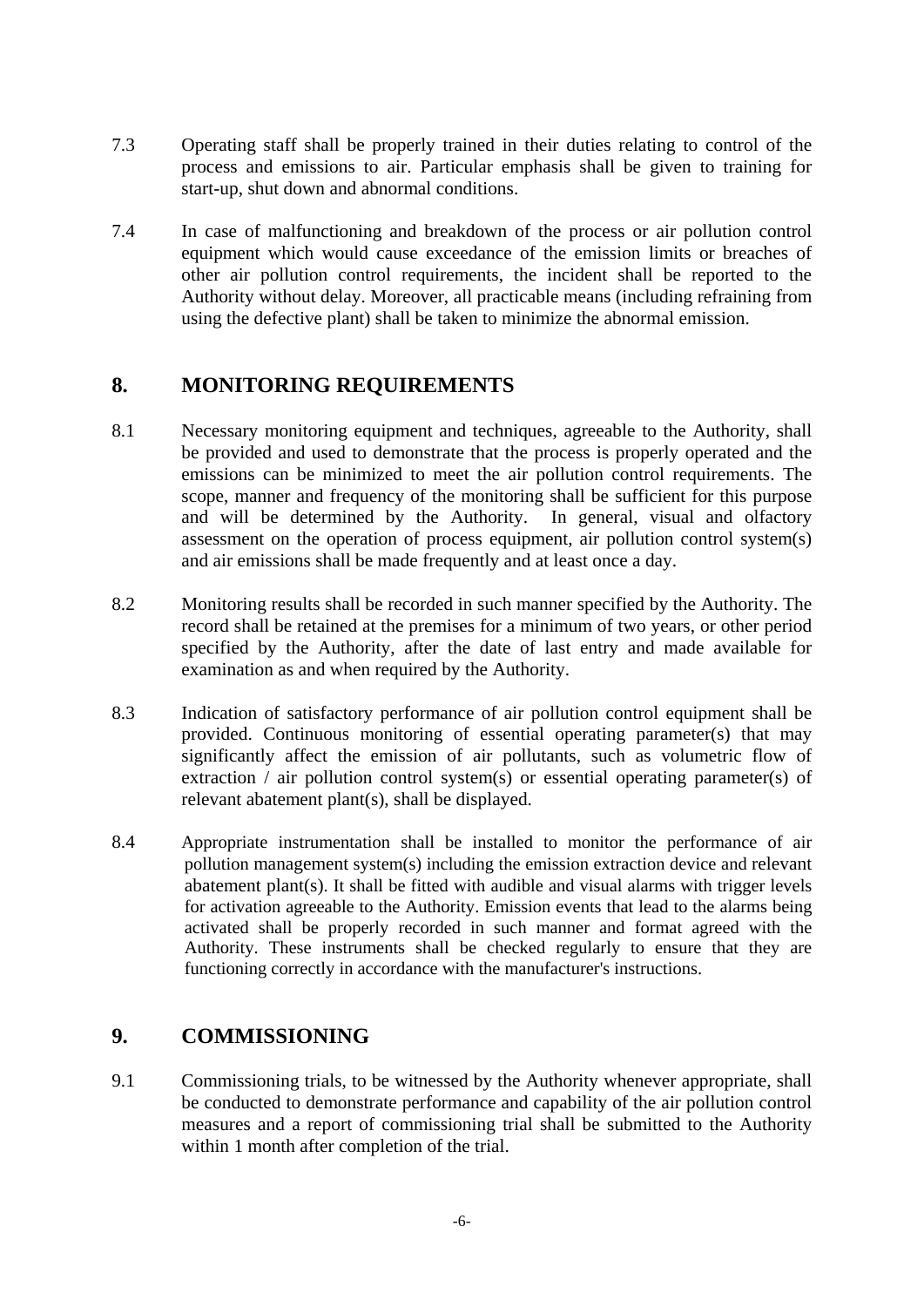#### **ANNEX I CONCENTRATION LIMIT FOR EMISSION FROM LEAD WORKS – MANUFACTURE AND USE OF LEAD COMPOUNDS**

- I.1 The concentration limits stipulated in the tables below shall be applicable to all emissions from the subject specified process and associated processes covered by this Note during normal operations. The air pollutant concentration is expressed at reference conditions of  $0^{\circ}$ C temperature, 101.325 kPa pressure and dry gas, without correction for oxygen content. The introduction of dilution air to achieve the emission limits is not permitted. All the concentration limits specified below are daily average values.
	- (a) Metal melting process

| <b>Air Pollutant</b>                                                                | <b>Concentration Limit</b><br>$(mg/m^3)$ |
|-------------------------------------------------------------------------------------|------------------------------------------|
| Particulates                                                                        | 10                                       |
| Copper, lead, zinc, nickel, and their compounds<br>(as metal)                       | Total 2                                  |
| Antimony, tin, tellurium and their compounds<br>(as metal)                          | Total 2                                  |
| Cadmium, arsenic, mercury, thallium, selenium,<br>and their compounds<br>(as metal) | Total 0.5                                |
| Chloride<br>(expressed as hydrogen chloride)                                        | 5                                        |

*(Note: Adjustment to the above suites of metals may be necessary to cater for the specifications and materials feed of individual processes.)* 

#### (b) Other auxiliary operations

| <b>Air Pollutant</b> | <b>Concentration Limit</b><br>(mg/m <sup>3</sup> ) |
|----------------------|----------------------------------------------------|
| Particulates         |                                                    |